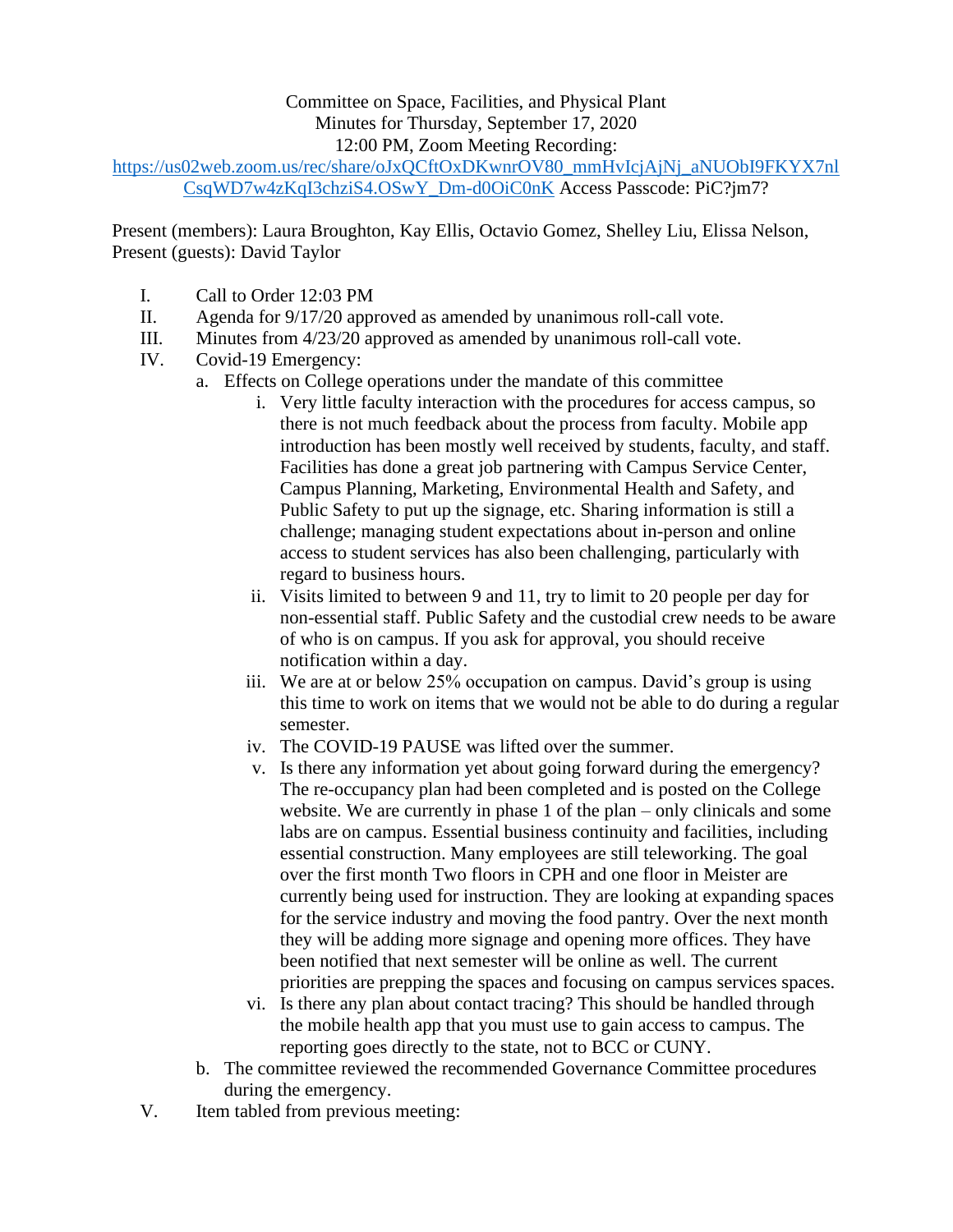- a. Mandate and composition of the Committee on Space, Facilities, and Physical Plant
	- i. We discussed potentially changing the composition of this committee. We discussed adding a few additional faculty members or a CLT rep or a representative of Health & Safety. We are concerned about there being sufficient interest to fill the membership and the inability of departments to staff all committees. Any changes to the committee membership should serve the committee's mandate. As a committee, we favor increasing the committee membership by one faculty member and one additional administrative representative. We should check what other schools do.
	- ii. K. Ellis listed her priorities for the committee over the next year or so as 1) the master plan, 2) sustainability, and 3) communication.
- VI. Standing Items:
	- a. Facilities Update Every single construction project that was on PAUSE in April is now back at 100% full construction.
		- i. RSCB roof & façade project all of the scaffolding is down. They are at about 75% on that project.
		- ii. Utility upgrade IV project is 95 to 98% complete.
		- iii. Phase V electrical infrastructure is now accessing the building and getting ready for the installation of gear, etc. Every single building is being worked on. The 13 substations are well-located and some have started installation of the transformers.
		- iv. GML roof project is under construction and they in the process of replacing the copper roof.
		- v. The final shop drawings are being finished for GML egress, but they have not yet started demolition for the egress project.
		- vi. The 2020 Patterson automotive garage and Meister Lab are at about 50% complete and they are working quickly.
		- vii. The local law 11 project is about 75% complete for Colston exterior and the bridges and Community Hall exterior. They are replacing some broken glass in the building.
		- viii. There is a project out to bid that will replace all of the light fixtures in Meister Hall. Four other building (Colston, CPH, Nichols, & Loew) are starting their design to also have all light fixtures replaced with LEDs.
	- b. Parking
		- i. They have waived any parking fees for students, faculty, or staff for this year (2020-2021). K. Ellis would like this committee to weigh in on parking so she can go to the board of trustees with a new fee structure in anticipation of reopening fully in the future. We should report no fees this year. We are charging the contractors and local school teachers for parking. There is no parking right now under Meister (not even in the open area on the left side of the building).
	- c. BCC and CUNY Policies:
		- i. Master Planning Process
			- 1. K. Ellis suggested using the existing Administrative Council and the Chairs for input in the initial drafting of the plan. Our committee will provide a sounding board. The Master Plan will have more on technology than any previous plan. E. Nelson suggested a special Master Planning committee with members